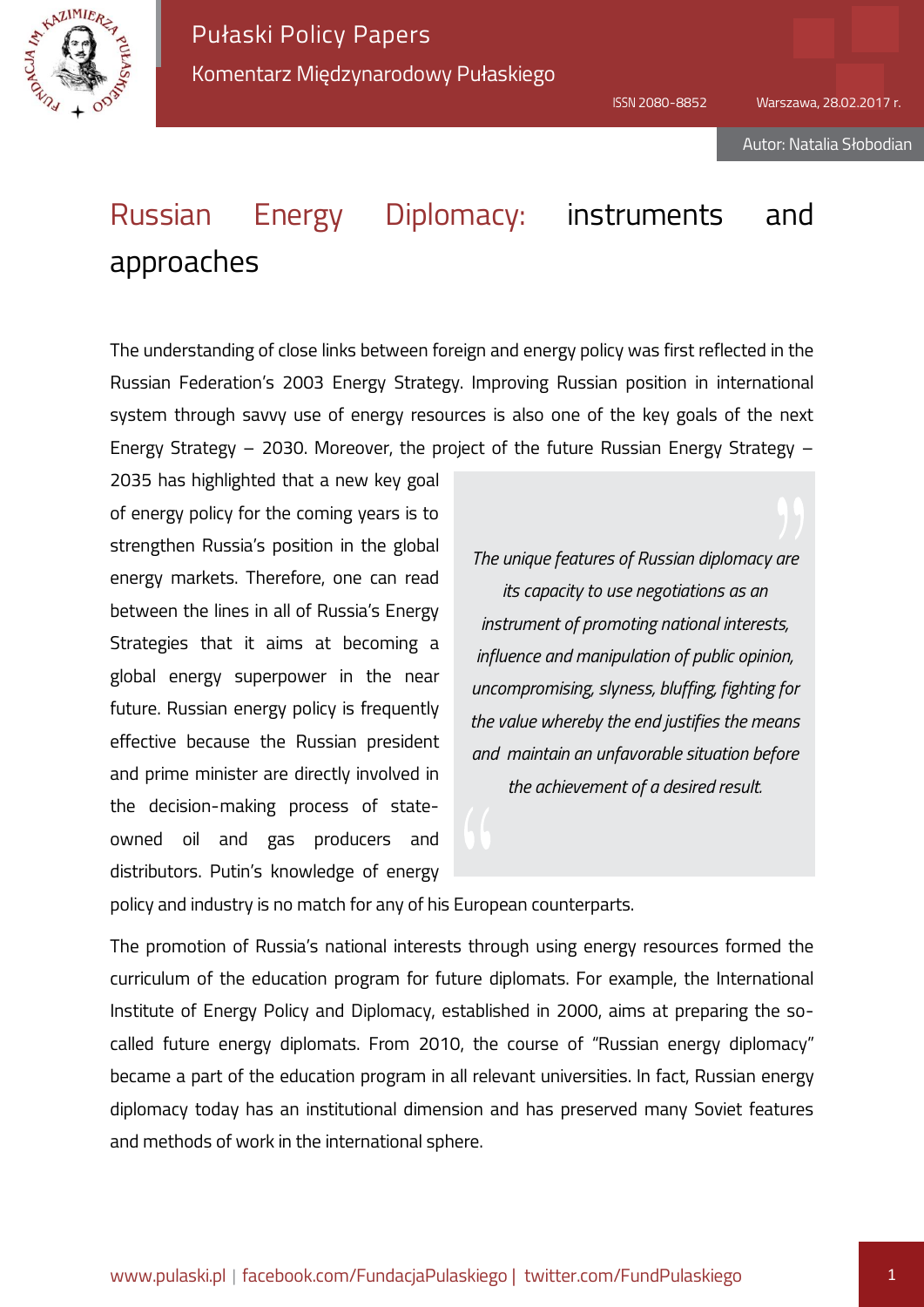#### Hard-bargaining negotiation

Most notorious is Russia's uncompromising position during negotiations, focused on achieving predetermined results. Generally, the components of such approach are hard statements of issues, blocking alternatives and, at the minimum, heated discussion with elements of stressed imposed on the counterpart. EU-Ukraine-Russia negotiations regarding the so-called "2014/2015 winter gas package" are an illustrative example of this approach. After whooping 7 rounds of negotiations between Russia and Ukraine that was facilitated by European Commission (EC), a \$4.6 billion "winter package" securing gas supplies for Ukraine and the EU was agreed upon. It was difficult to organize such negotiations before the winter period. Moreover, Russian propaganda sought to escalate the conflict predicting the crash on the European market through the so-called "Ukrainian problem". The dramatization of the situation around gas supply to Europe via Ukraine began in August 2014. Finally, European and Ukrainian authorities were limited by time and worked under the pressure of a possible energy catastrophe.

Undoubtedly, Russia achieved several of its most important goals. First of all, Gazprom coerced Ukraine to pay its \$3.1 billion depth in full. Second, agreement stipulated that Russia will only provide gas supplies to Ukraine based on pre-payments. Third, the gas price for Ukraine remained at the level of \$385/cbm. Next, the EC and the International Monetary Fund became Ukraine's guarantors.

Russian success in negotiations was largely due to a very difficult position which the European diplomacy was facing at the time. Before the active period of EU-Russia-Ukraine negotiations, a gas stress test was conducted. According to the results of the test, the Central and South-Eastern Europe would be the most vulnerable countries in a crisis. Firstly, it needed to find a compromise in Russian-Ukrainian gas conflict and, secondly, minimize risks of a limitation or interruption in Russian gas supply to Europe. All goals were achieved at the same time that European diplomats accepted all conditions of their Russian counterparts.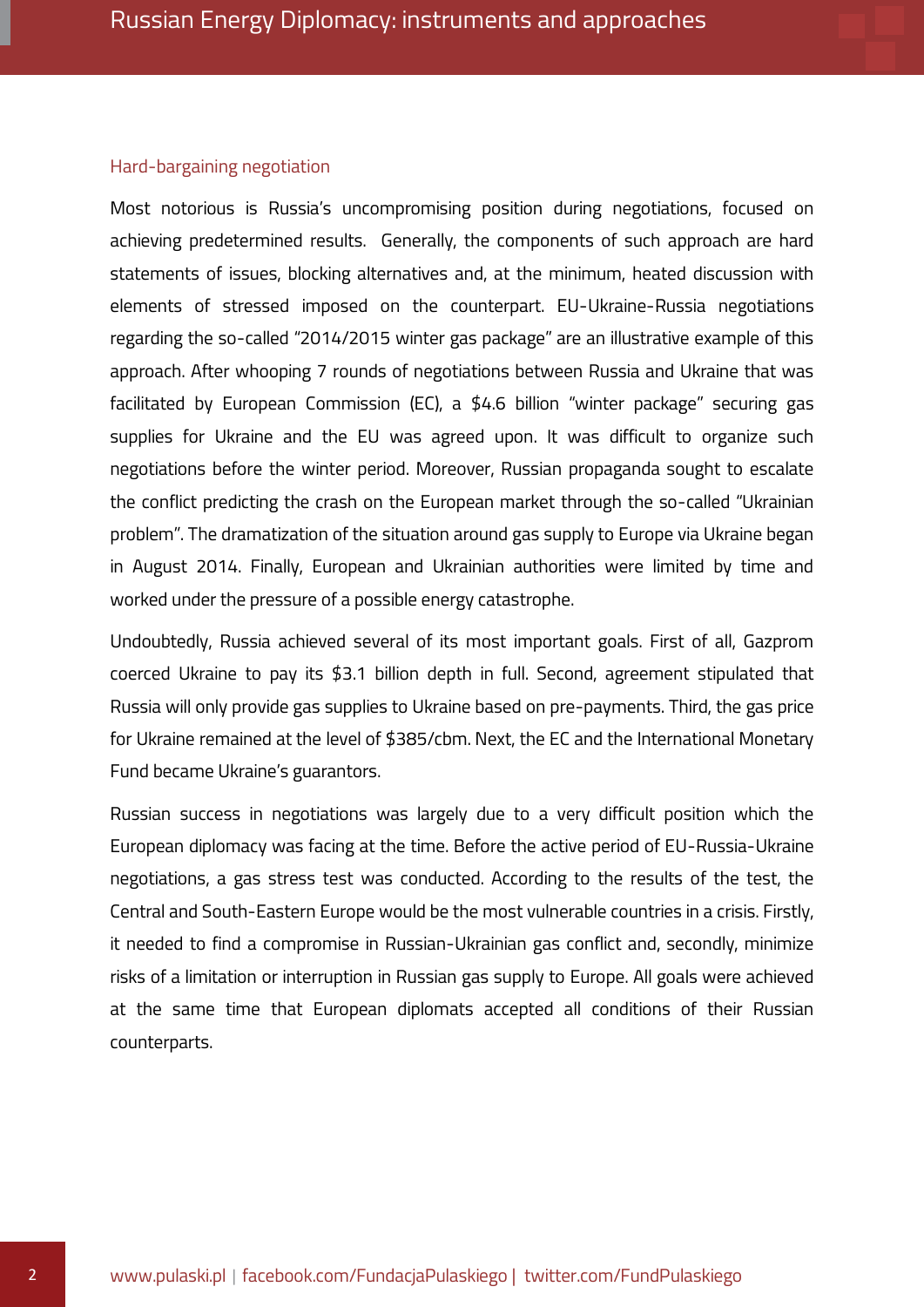## Conflict management

The following popular approach of Russian diplomacy is to create and use conflicts with partners. This idea was described in detail in the book of James Sherr, "Hard Diplomacy and Soft Coercion: Russia's Influence Abroad". The British expert discussed the conflict concerning the 4 billion USD debt owed by the self-proclaimed Republic of Transnistria to Gazprom. The Russian Federation's Deputy Prime Minister Dmitry Rogozin, was reported as saying that if "Chisinau does not recognize Transnistria, the debt for the gas consumed by Transnistria, becomes a duty of Moldova, and Chisinau will have to pay". Following this logic, Moldova should take responsibility for a system created by Russia against its objections. A similar approach was exploited by the Gazprom regarding the separatist region of Eastern Ukraine. Russia's true intention of using this strategy was to create an international precedence regarding the status of Donbas. If Ukraine refused to pay region's debts, it would implicitly affirm Russia's claims to the disputed territory.

#### Political exchange

The next instrument of Russian energy diplomacy ought to be called a political exchange. It is likely that this is Putin's favorite method of achieving his goals. After two gas crises (2006 and 2009), the Ukrainian authorities were forced to accept a sharply increased (but still discounted) gas price. Indeed, the low gas price was the cornerstone for the Ukrainian economy, which is very energy-intensive. Back in 2010, Russia and Ukraine signed a new ten-year agreement that offered Ukraine a 30% discount on the gas price in return for a 25 year extension of the lease for the Russian Black Sea Fleet at Sevastopol. This example shows Russia's ability to use its energy resources as an instrument for political exchange in foreign policy goal achievement.

# Suppression of competitor

At the same time, Russia is the biggest but not the only gas and oil supplier to Europe. Currently, there is a network of 8000 km of underwater pipeline links between the gas production regions of Norway and Germany, the UK, France and Belgium. Moreover, the Polish initiative to build a trans-Baltic pipeline is still subject of discussion at the European Commission. Therefore, the focus of the attention of Russian energy diplomacy is its direct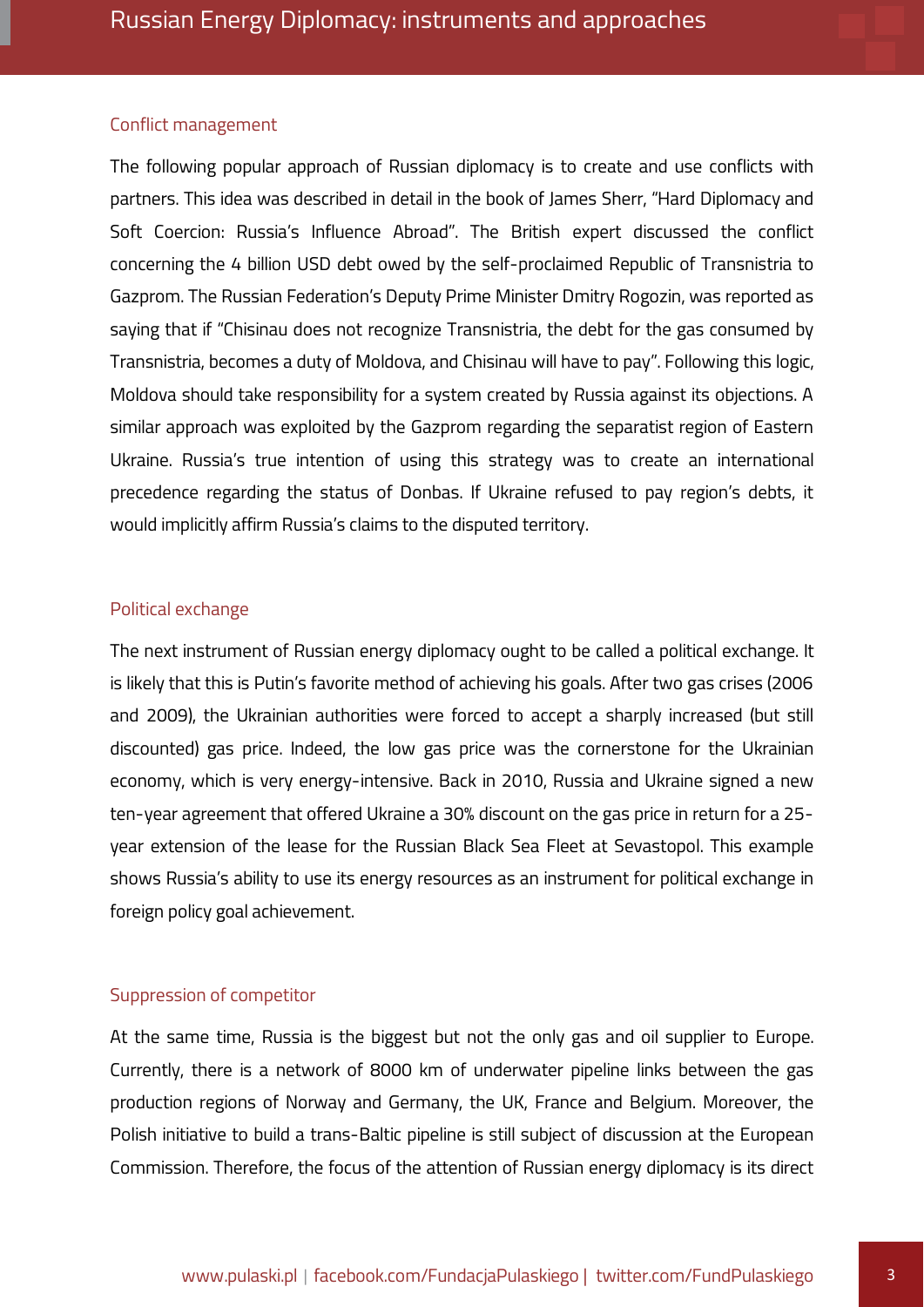competitors in the European oil and gas markets, which chiefly includes Norway. The approach of "suppression of competitor" is often used by Russian diplomats.

In this context, it is very important to mention about the annexation of Crimea. The Ukrainian conflict is no longer viewed as local but as a part of a deep crisis in relations between the West and Russia. Uncertainty as to Russia's policy and interests is on the rise, and there is a concern that the crisis may escalate and draw in the Baltic States, northern areas and even Norway's arctic province of Svalbard .The Norwegian government admits that Russian diplomats may start a dispute over the status of Svalbard. This makes the situation more dangerous and less predictable.

Similarly, Sweden is also under the pressure of Russian energy diplomacy. The project of Nord Stream 2 (NS2) poses a challenge to the Energy Union. In August 2016, the Polish anti-monopoly regulator UOKiK blocked the establishment of a joint enterprise. Now, it is very important to find other ways of stopping this project. Sweden is the first country along the course of NS2. But there are no signs of Sweden planning to prevent the construction of the project. Nevertheless, if the problems with Sweden occurred because NS2 went through Swedish territorial waters, it would be a powerful argument together with the Polish initiative to block this project. However, Stockholm does not want to use its national laws to block NS2."We can't bypass the negotiations with Sweden. This threat is far more important than the story with Poland," – told Director General of the National Energy Security Fund K.Simonov. Obviously, Swedish politicians have still not decided. "Sweden's government does not support the building of the German-Russian NS2 pipeline, but has no legal way to stop it" was the message from Foreign Minister Margot Wallström. Most likely, frequent maneuvers of the Russian navy close to the borders of Sweden have had a direct impact on the decision making process in Stockholm.

# Conclusions and recommendations

1. The unique features of Russian diplomacy are its capacity to use negotiations as an instrument of promoting national interests, influence and manipulation of public opinion, uncompromising, slyness, bluffing, fighting for the value whereby the end justifies the means and maintain an unfavorable situation before the achievement of a desired result.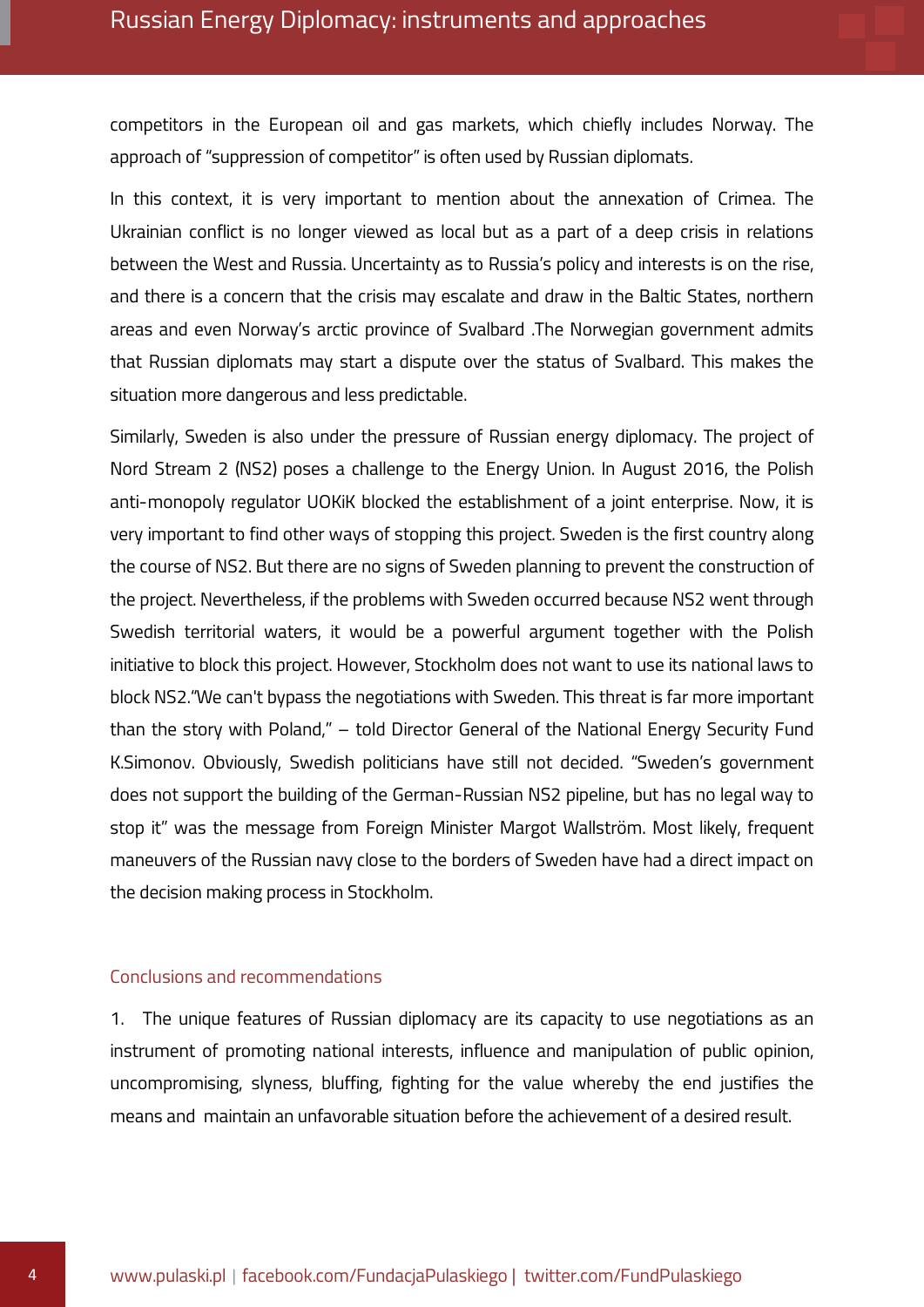2. On the European space, by toying with some European leaders, offering discounts on gas and engaging in joint business projects, Russia undermines the solidarity of European countries. The EU Member States should respond with a strategic vision for regional energy security, rather than concentrate on short-term national interests.

3. The Energy diplomacy of the EU could be a valuable tool to face not only Ukraine-Russia crisis, but also future challenges and perspectives. Nowadays the global energy landscape is changing rapidly. The growing Asian thirst of energy could motivate Russia to change the export energy flows. Undoubtedly, that single European energy diplomacy would also strengthen the EU position in international organizations both in the global (UN, WTO) and regional (IEA, IRENA) institutions.

4. Given the geopolitical and regional challenges to energy security and stability the EU states it is very important to create a value through coordinated energy policy and diplomacy. Such energy issues especially vis-à-vis Russia as the price negotiations, removal of destination restrictions and softening and/or removal of take-or-pay contractual conditions, diversification the sources and routes of supplies should be in the focus of onevoice energy policy all EU countries. The teamwork and using energy diplomacy for promoting trade and energy security would provide benefits not only in the energy policy but also would have positive effects on economic policy as well.

Autor: *Natalia Słobodian, Research Fellow of Economy and Energy Programme at Casimir Pulaski Foundation*